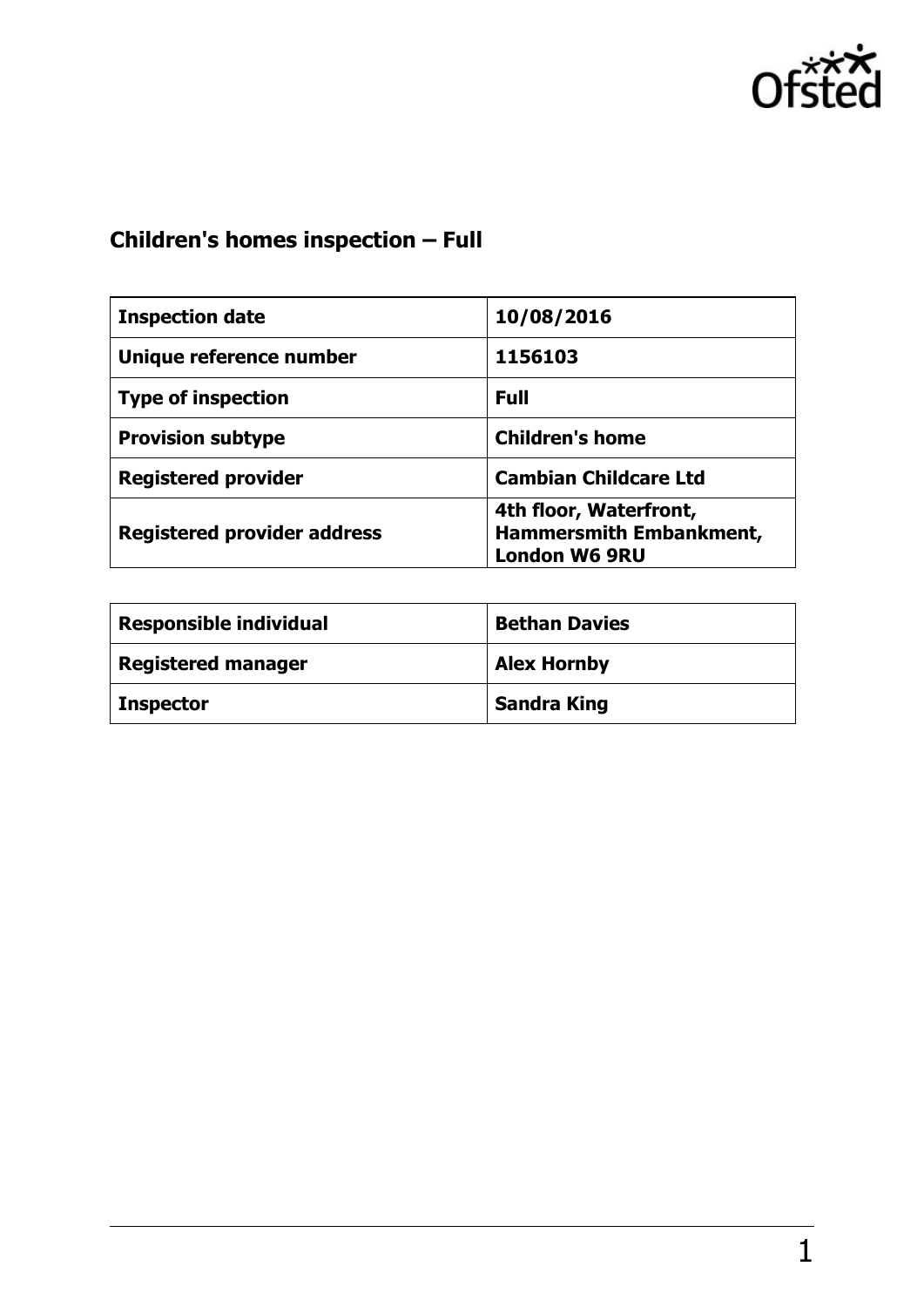

| <b>Inspection date</b>                                                                        | <b>10 August 2016</b> |
|-----------------------------------------------------------------------------------------------|-----------------------|
| <b>Previous inspection judgement</b>                                                          | N/A                   |
| <b>Enforcement action since last</b><br>inspection                                            | <b>None</b>           |
| This inspection                                                                               |                       |
| The overall experiences and<br>progress of children and<br>young people living in the<br>home | Good                  |
| The children's home provides effective services that meet the requirements for<br>good.       |                       |
| How well children and<br>young people are helped<br>and protected                             | Good                  |
| The impact and<br>effectiveness of leaders and<br>managers                                    | Good                  |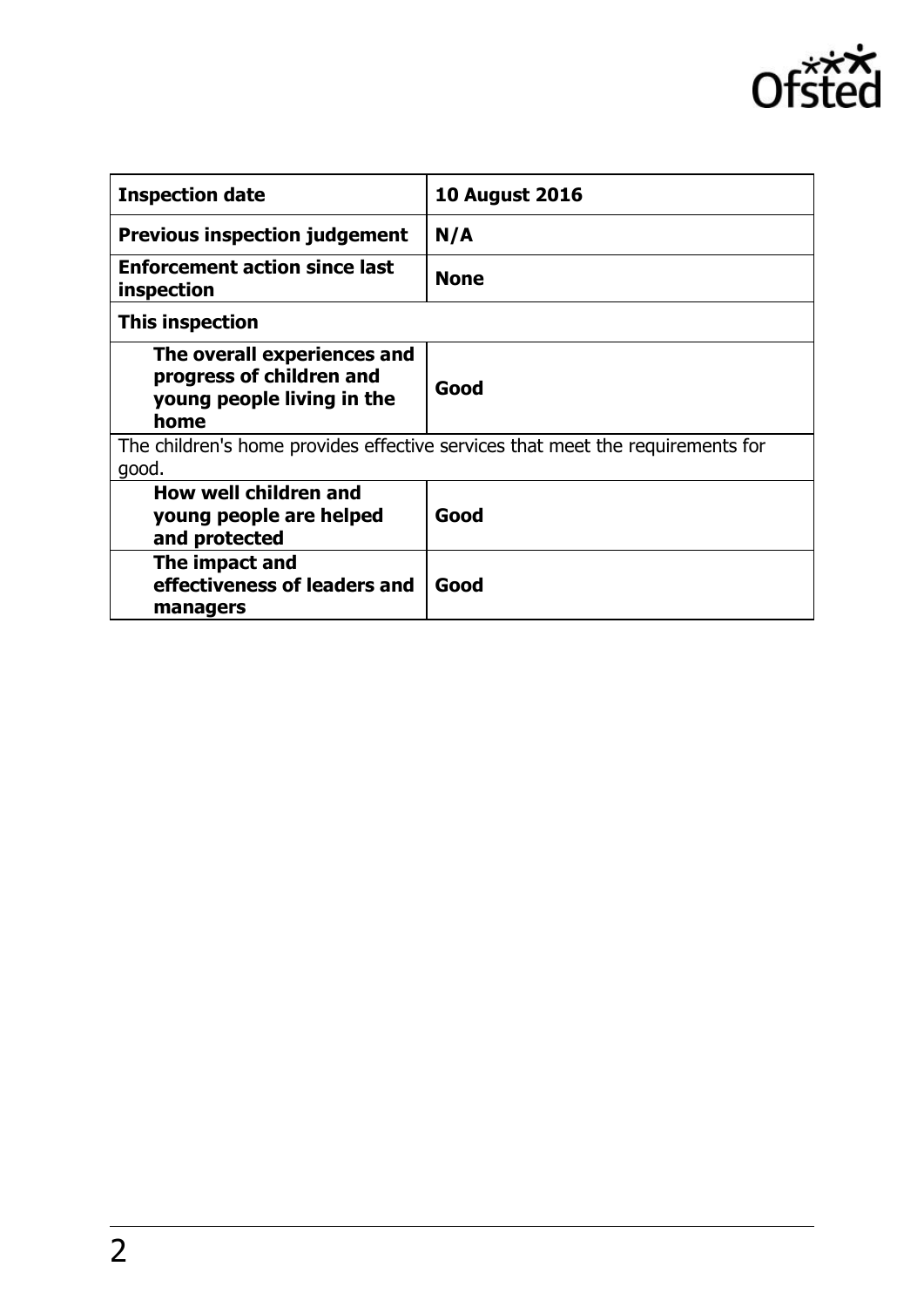

## **1156103**

### **Summary of findings**

### **The children's home provision is good because:**

- Since registration, the manager and staff team have successfully created a warm and welcoming environment. Staff have a good knowledge of the needs of young people and safeguarding procedures.
- Young people's views are embedded within the home and help to inform practice. Complaints are taken seriously and acted upon. As a result, some organisational policies have been changed.
- Young people make significant progress from their starting points in relation to missing from home, exploitation, education and health.
- **Effective partnership working with professionals and families promotes** young people's safety and progress.
- Young people experience a smooth transition into the home.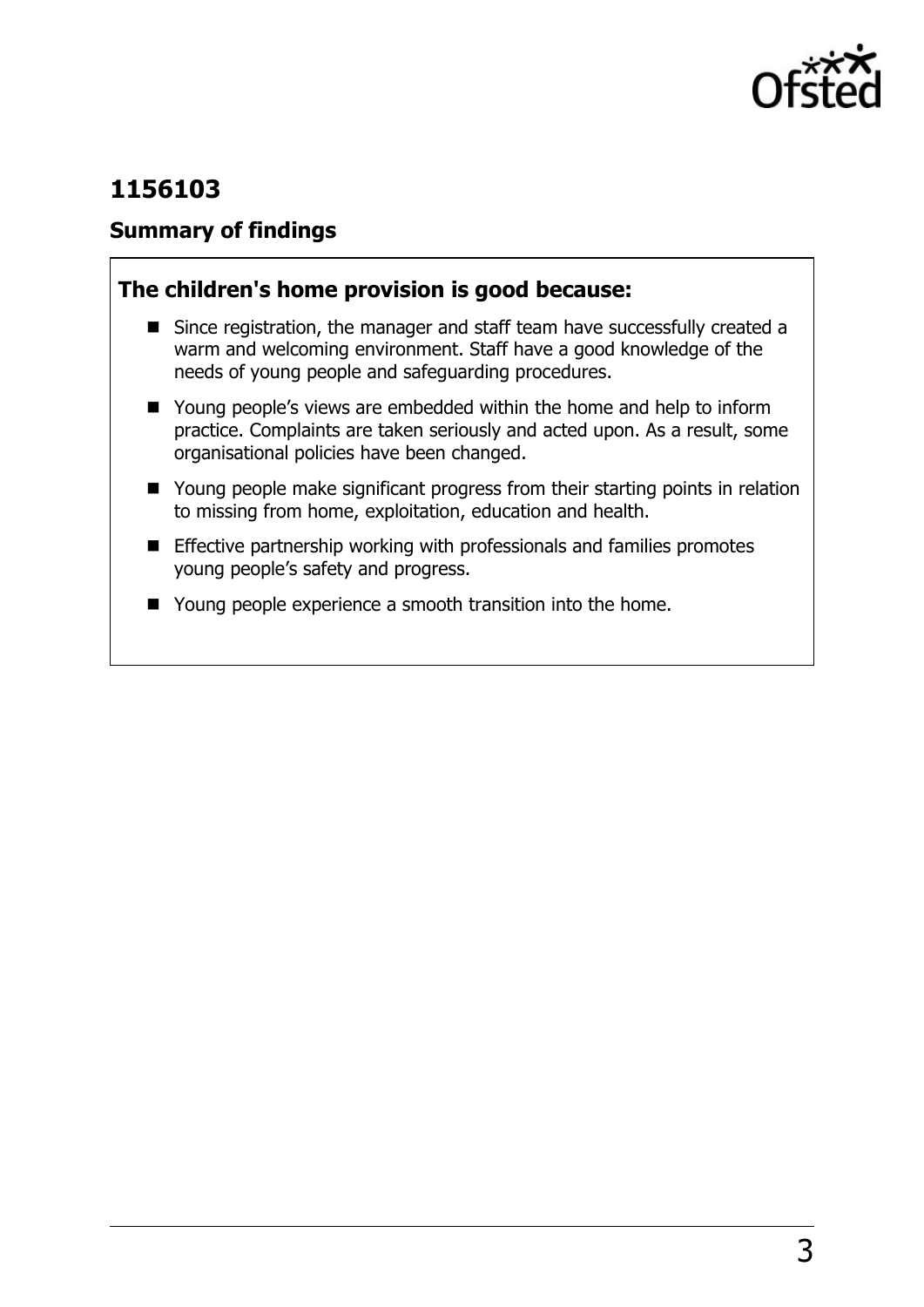

## **What does the children's home need to do to improve?**

#### **Statutory requirements**

This section sets out the actions which must be taken so that the registered person(s) meets the Care Standards Act 2000, Children's Homes (England) Regulations 2015 and 'Guide to the children's homes regulations including the quality standards'. The registered person(s) must comply within the given timescales.

| <b>Requirement</b>                                                                                                                                | Due date   |
|---------------------------------------------------------------------------------------------------------------------------------------------------|------------|
| 33: Employment of staff                                                                                                                           | 22/09/2016 |
| (4) The registered person must ensure that all employees—<br>(b) receive practice-related supervision by a person with<br>appropriate experience. |            |

#### **Recommendations**

To improve the quality and standards of care further, the service should take account of the following recommendation(s):

■ Ensure that the responsible manager plays a key role in shaping the ethos of the home through developing a culture of high aspiration for children which is demonstrated through the care, resources and opportunities offered to the children. ('Guide to the children's homes regulations including the quality standards', page 52, paragraph 10.4)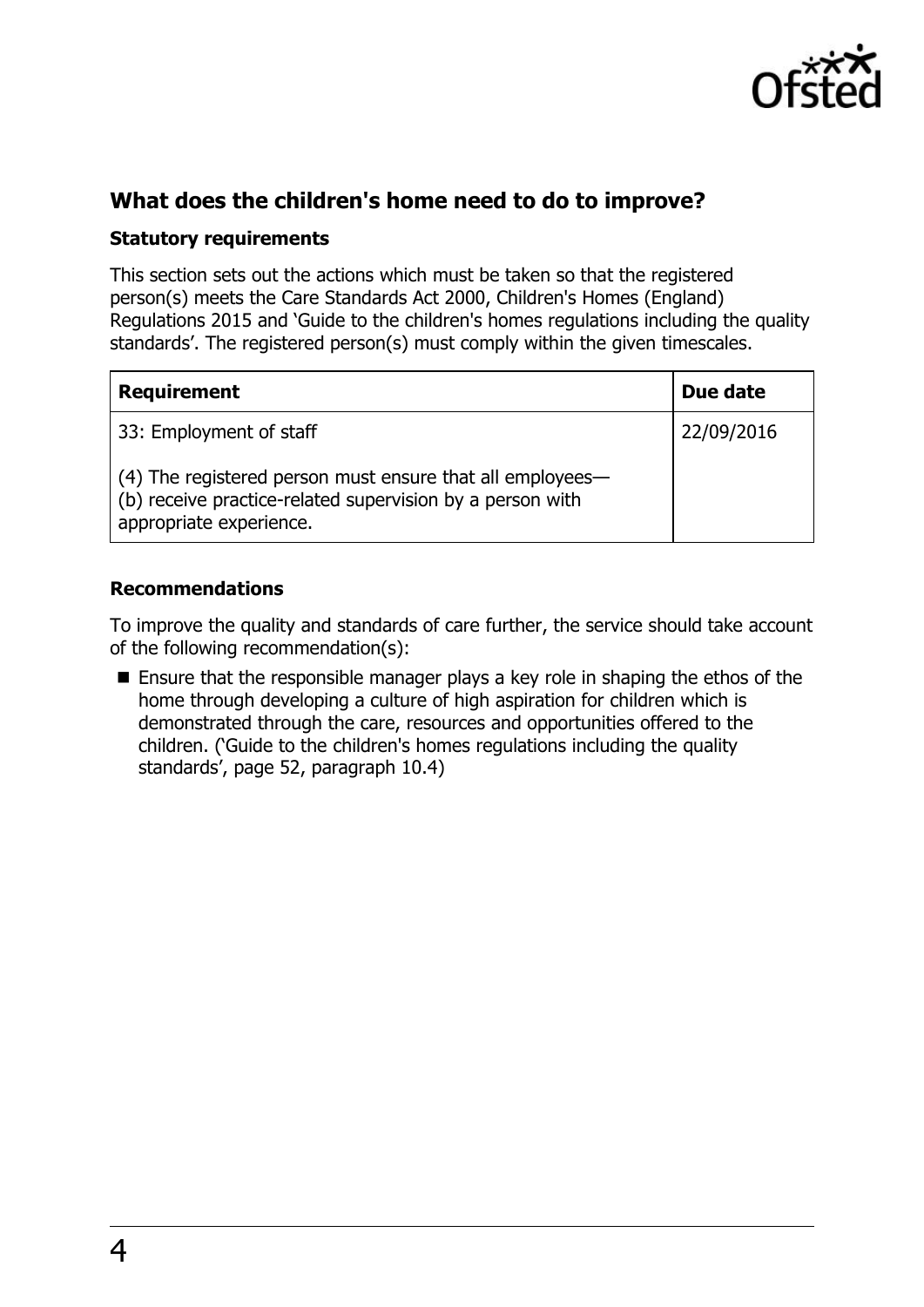

## **Full report**

## **Information about this children's home**

The children's home is registered to provide care and accommodation for three young people with emotional and/or behavioural difficulties. The home is privately owned.

# **Recent inspection history**

| Inspection date              | Inspection type | Inspection judgement |
|------------------------------|-----------------|----------------------|
| This is the first inspection |                 |                      |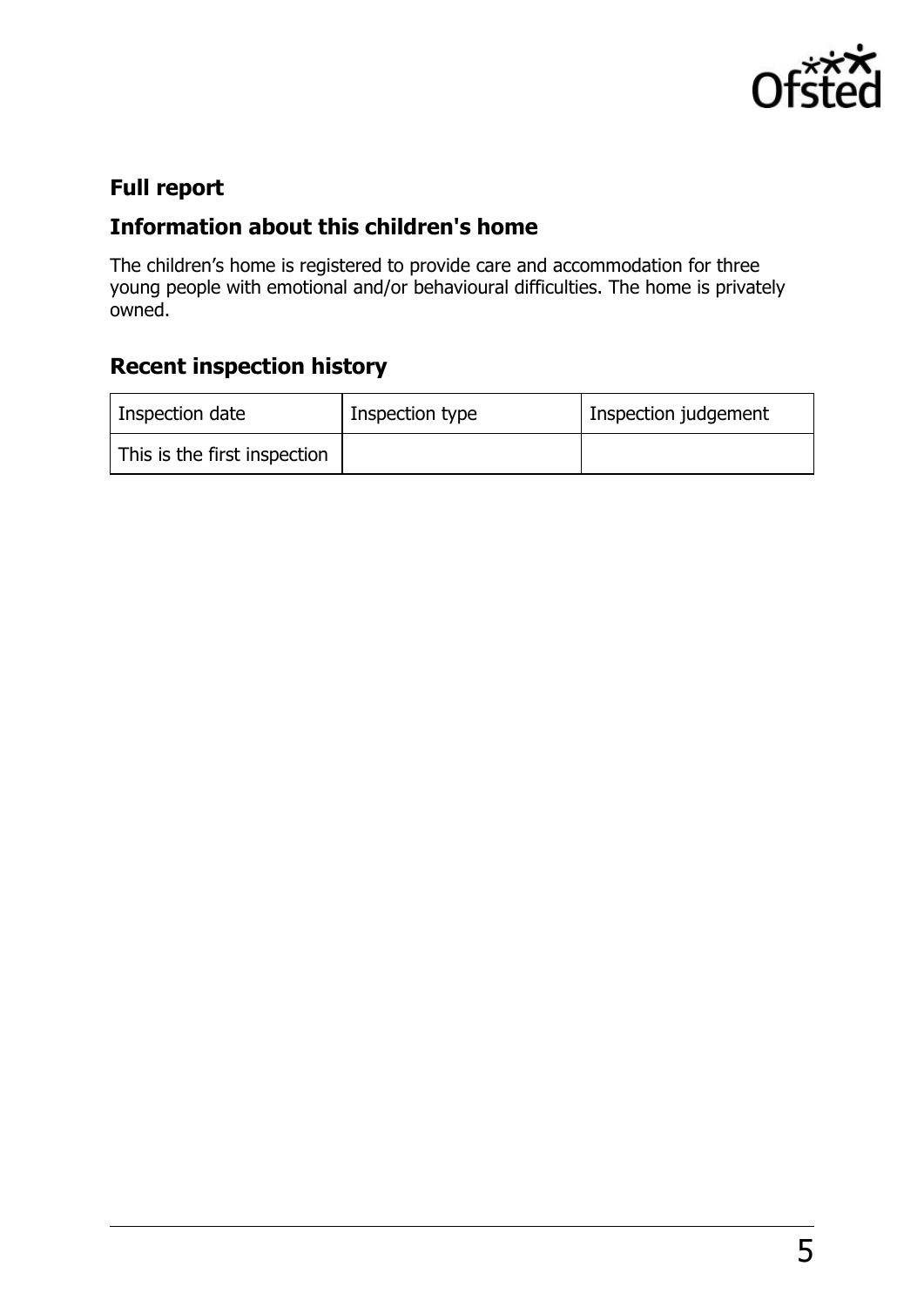

## **Inspection judgements**

|                                                                                            | Judgement grade |
|--------------------------------------------------------------------------------------------|-----------------|
| The overall experiences and<br>progress of children and young<br>people living in the home | Good            |

This is the home's first inspection since its registration in January 2016. Young people receive personalised care that focuses on them as individuals and the unique characteristics that they each bring to the home. A parent commented, **'**I have my child back. She has become more mature and very much more self-aware of herself and her actions. She has become a lot more positive – I have no complaints at all.' As a result, the progress that they have made in all areas of their lives has been significant. Young people enjoy living here, and one young person said, 'I have been in six homes and this is the best.' The quality of relationships between staff and young people is good. A young person said, 'The staff are very friendly and sensitive to your needs… they respect you.' As a result, young people are making progress in all areas of their lives.

Young people enjoy good health, because they have access to the health services that they require. Staff support young people to attend routine health appointments and lead a healthy lifestyle. Young people engage with a range of specialist health services, and are supported and encouraged to give up smoking and substance misuse. Young people have regular access to therapy that helps them to recognise their often-traumatic background and the impact that it has had on their safety and welfare. Self-harm has reduced significantly, because young people receive holistic support in all areas of their health.

All young people now attend education. Young people's engagement and attainment in education has improved considerably, given some young people's starting points. Young people now have goals and aspirations for themselves in respect of their chosen career paths. They are actively encouraged and facilitated by staff to achieve their ambitions. Young people have been successful in college interviews, securing places on their chosen courses. An educational professional commented, ‗You and your team have obviously done a superb job with this young lady. She is a credit to the work that you do. For her to have come so far in such a short space of time is amazing  $-$  she absolutely shone vesterday  $-$  one of those "wow" moments for me.' Consequently, young people's aspirations are being fulfilled, and are increasing their self-esteem and confidence.

Young people have fun at the home and engage in activities of their choice. Photographs and memorabilia of their time at the home show young people enjoying themselves. They enjoy shopping, going to the gym, playing golf, visiting adventure parks and having pamper nights. They have pet goldfish and are currently caring for two hamsters, with the possibility of having some chickens in the future. This supports young people to develop an attitude of wanting to try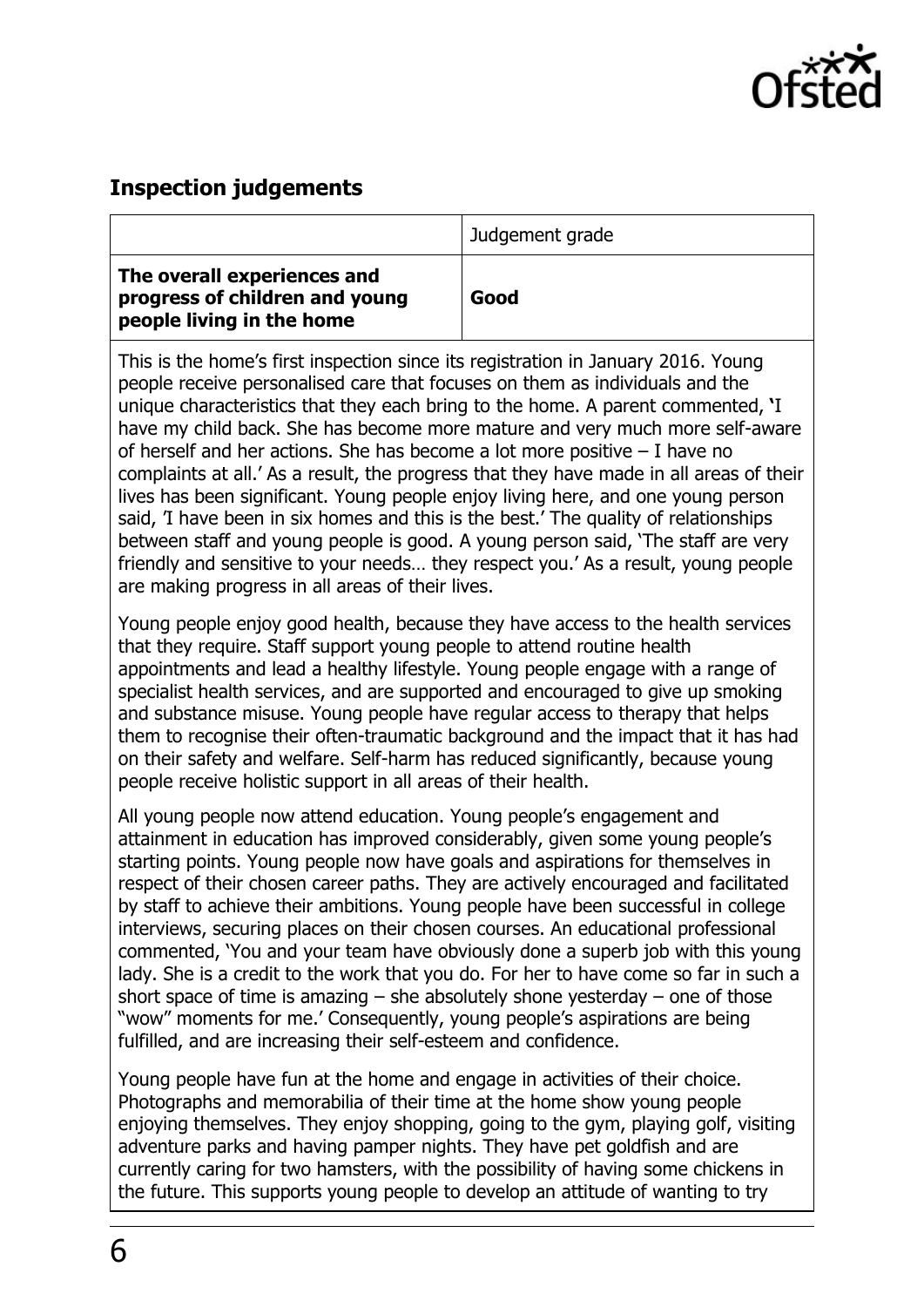

new things, being stimulated and having fun in their daily lives.

Most young people live some distance from their families. Staff understand how important meaningful contact is for young people and ensure that they spend planned time with those who are important to them. As a result, there is an improvement in the quality of relationships between young people and those significant to them.

|                                                                | Judgement grade |
|----------------------------------------------------------------|-----------------|
| How well children and young<br>people are helped and protected | Good            |

Safeguarding young people is a high priority at this home. Young people are safe and are protected from harm by the staff team. There have been no incidences of young people going missing or placing themselves at risk in other ways, including exploitation. A police professional commented, 'Excellent. The best care home I have visited.' A placing social worker commented, 'Prior to X coming to Asha House, she was using substances, had a high risk of sexual exploitation, was missing on a daily basis, very very chaotic, and did not attend education for many years. Now she has not had one "missing", is safe and generally happy. She is going to college and what she has achieved is amazing.' Young people are engaging well with the structure and routines of their home and, consequently, are safer than they have been for many years.

Behaviour management in the home focuses primarily on the positives. They praise young people and use positive rewards. Sanctions, although rarely used within the home, are fair, proportionate and reasonable, and are reviewed regularly. Consequently, physical interventions, used as a last resort, are minimal. When used, staff follow procedures and allow time for reflection. This helps young people to feel safe and to learn how to manage their own behaviour.

Young people are aware of the complaints procedure and know how to complain. There have been complaints made by the young people in respect of the home that they live in. Because of one young person's complaint, the provider changed its policy in respect of the toiletries allowances for this and other homes. As a result, young people feel listened to and have had an impact on some of the policies that are implemented. This has also benefited other young people who live in the provider's homes.

The home has a robust, safe recruitment procedure that ensures that trusted adults look after young people. The registered manager ensures that regular health and safety checks are undertaken. Young people engage in fire evacuations to ensure their safety and to provide a safe environment for all.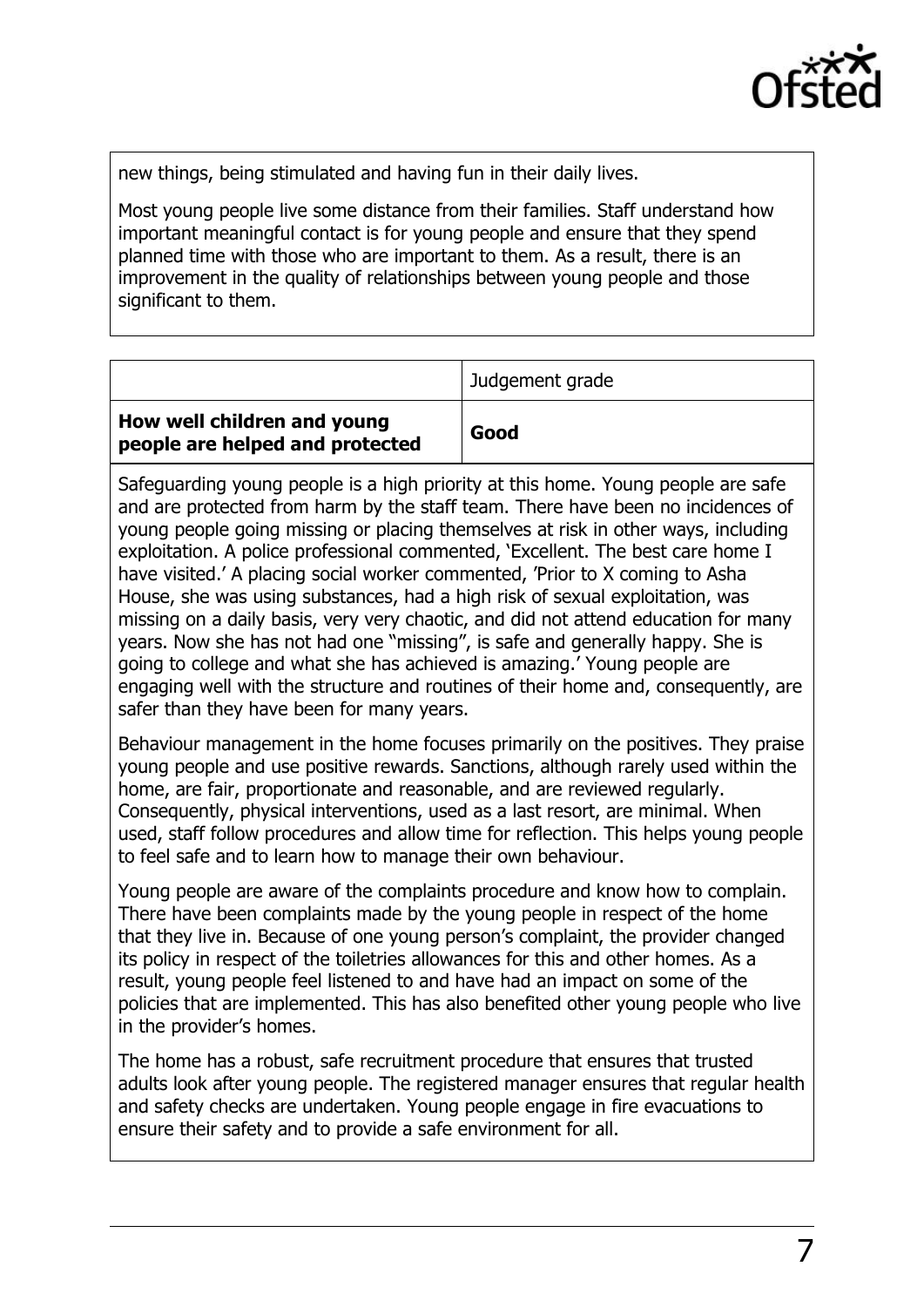

|                                                         | Judgement grade |
|---------------------------------------------------------|-----------------|
| The impact and effectiveness of<br>leaders and managers | Good            |

A strong, competent and enthusiastic registered manager manages the home. He is currently completing the level 5 diploma in leadership and management for residential childcare. A number of the core staff are suitably qualified in residential childcare, and good arrangements are in place to ensure that unqualified staff can gain a relevant childcare qualification within the appropriate timescales.

The manager undertakes a range of monitoring checks to ensure that the quality of the care provided at the home is of a high standard. These processes are generally robust and ensure that young people's behaviour and associated risks are evaluated. However, a concern raised by a young person has not been addressed in a timely manner. The manager has a clear understanding of the strengths and weaknesses of the home. As a result, he is able to demonstrate the impact that living at the home is having on young people, coupled with the continually forward-driven improvements.

Prior to placement, the manager visits prospective young people and their parents, where appropriate, providing them with essential information on how the home will meet the young person's individual needs and sharing with them photographs about the home. A placing social worker commented, 'Work has been excellent from day one. The manager met mum on two occasions and met X where she was living at the time. The manager works really hard in a relationship with parents.' As a result, young people's transition into the home is well planned and they are aware that staff are working together with their parents.

A statement of purpose details the ethos of the home and is readily available to professionals and parents. The aims of the statement of purpose are met. The home has a staff rota that provides consistency to young people. Staff are suitably qualified and trained to ensure that they have the knowledge and skills to meet the individual needs of young people. This endorses stability and consistency for young people. A small minority of staff do not receive regular practice-related supervision. This may compromise the support that young people receive. The development of the home reflects suggestions from informal discussion, young people's meetings and their complaints. This shows the manager's commitment to ensuring that the voice of young people is central to all aspects of the home.

Managers and staff have good working relationships with parents and professionals. All are complimentary about the home, communication and the commitment of staff. The manager will actively challenge other professionals and raise issues with senior managers, if necessary, to ensure that the young people receive the services necessary to help them progress.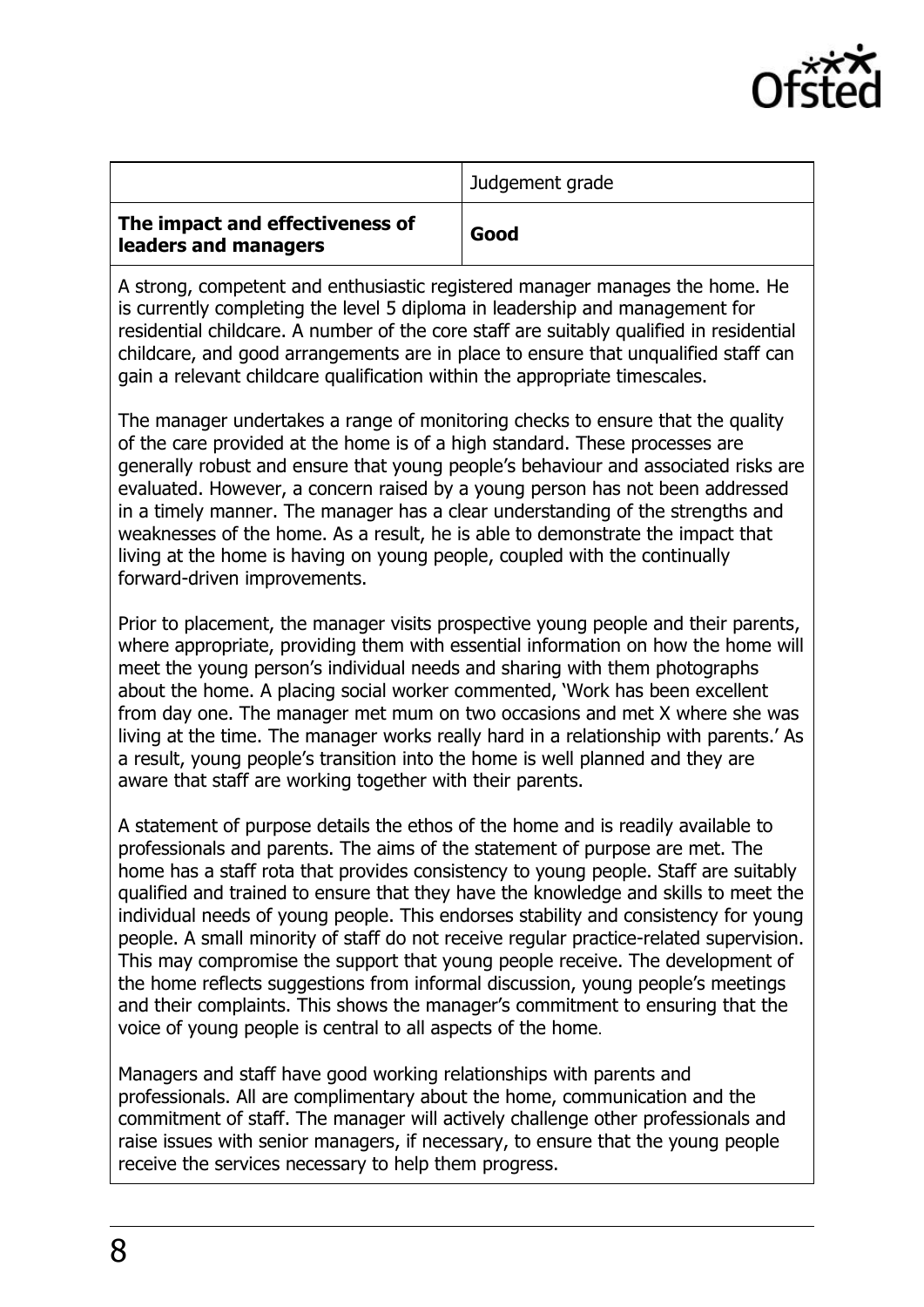

### **What the inspection judgements mean**

The experiences and progress of children and young people are at the centre of the inspection. Inspectors will use their professional judgement to determine the weight and significance of their findings in this respect. The judgements included in the report are made against 'Inspection of children's homes: framework for inspection'.

An **outstanding** children's home provides highly effective services that contribute to significantly improved outcomes for children and young people who need help and protection and care. Their progress exceeds expectations and is sustained over time.

A **good** children's home provides effective services that help, protect and care for children and young people and have their welfare safeguarded and promoted.

In a children's home that **requires improvement**, there are no widespread or serious failures that create or leave children being harmed or at risk of harm. The welfare of looked after children is safeguarded and promoted. Minimum requirements are in place, however, the children's home is not yet delivering good protection, help and care for children and young people.

A children's home that is **inadequate** is providing services where there are widespread or serious failures that create or leave children and young people being harmed or at risk of harm or result in children looked after not having their welfare safeguarded and promoted.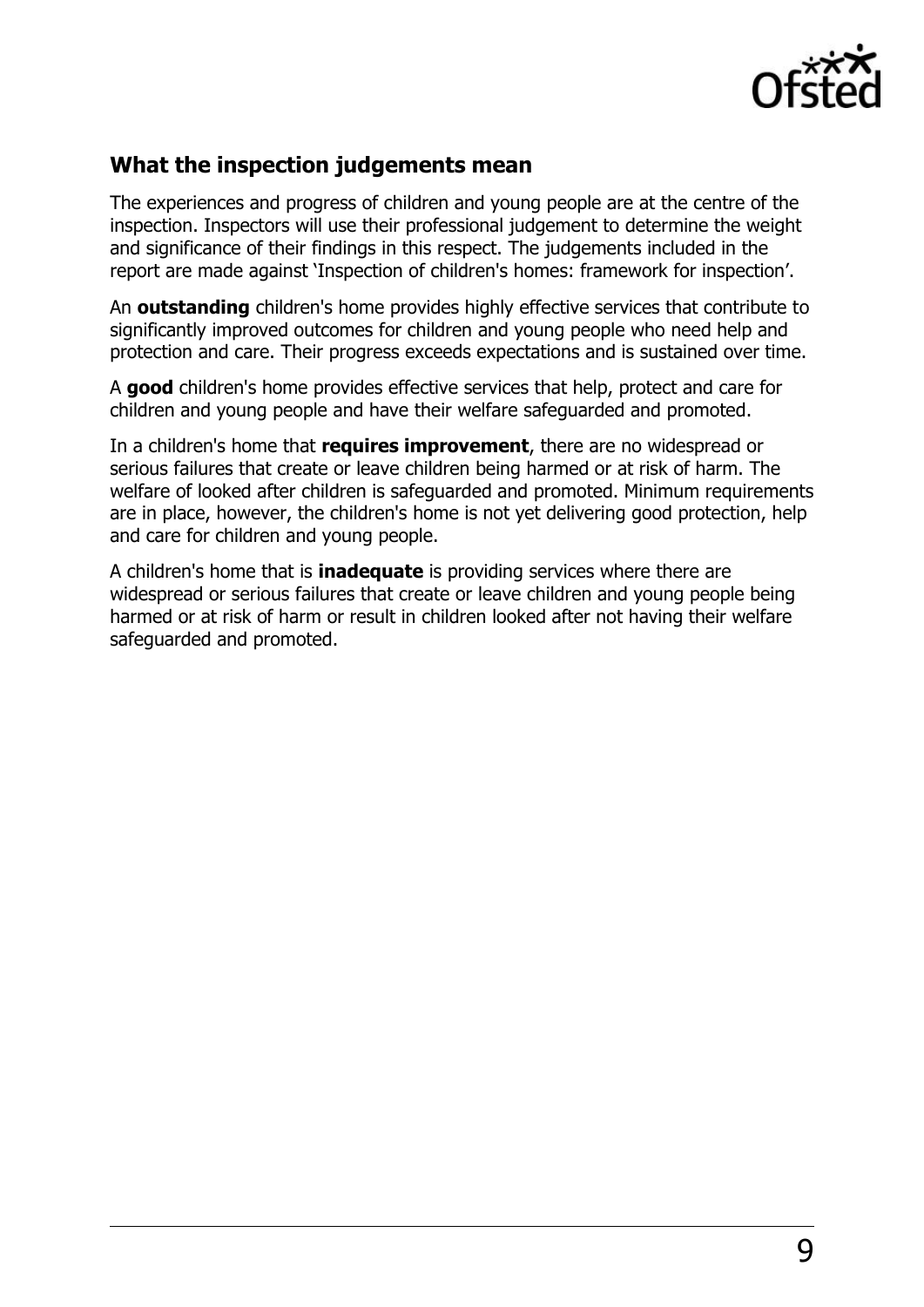

## **Information about this inspection**

Inspectors have looked closely at the experiences and progress of children and young people living in the children's home. Inspectors considered the quality of work and the difference adults make to the lives of children and young people. They read case files, watched how professional staff work with children, young people and each other and discussed the effectiveness of help and care given to children and young people. Wherever possible, they talked to children, young people and their families. In addition the inspectors have tried to understand what the children's home knows about how well it is performing, how well it is doing and what difference it is making for the children and young people who it is trying to help, protect and look after.

This inspection was carried out under the Care Standards Act 2000 to assess the effectiveness of the service and to consider how well it complies with the Children's Homes (England) Regulations 2015 and 'Guide to the children's homes regulations including the quality standards'.